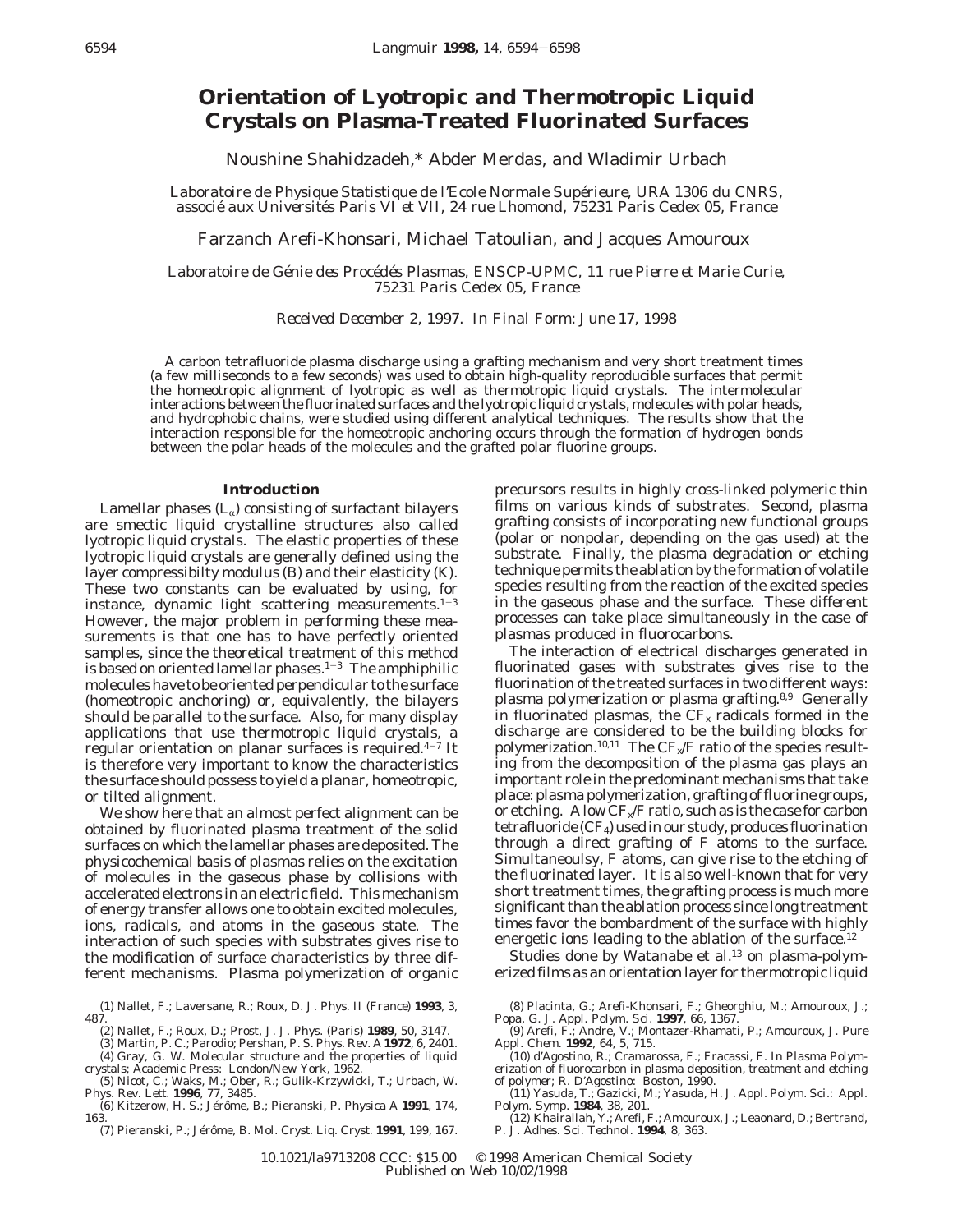crystals showed that when tetrafluoroethylene  $(C_2F_4)$  is used as the gas to perform the polymerization, the surface energy of the surface decreases considerably inducing a perpendicular alignment. Moreover, the authors pointed out that in some cases plasma-polymerized ethylene  $(C_2H_4)$ films resulted in a perpendicular or tilted alignment of nematic liquid crystals whereas allylamine  $(C_3H_7N)$  gives rise to a parallel alignment. The latter was interpreted as being due to the large number of polar groups present on the glass substrate caused by the incorporated nitrogen.

In all papers describing the use of surface-active agents (wet processes) $14-17$  and plasma-polymerized films (dry  $processes)$ <sup>13,18</sup> for the orientation of thermotropic liquid crystals, the explanations to describe the orientating effect of such surfaces are all based on steric effects or on the thermodynamic properties. The basic assumption is that the ratio of the surface tension of the nematic to that of the substrate allows an estimation of the nematic orientation on that substrate. Moreover, the problem of orientation of lyotropic liquid crystals was not addressed, although for a number of applications a regular homeotropic orientation on plane surfaces is required.

In this paper, we show that by using a plasma discharge with the grafting mechanism, one obtains high-quality reproducible surfaces that orient the lamellar phases and thermotropic liquid crystals. The originality of this work is that for the first time a plasma-grafting mechanism with very short treatment times (a few milliseconds to a few seconds) is proposed. Second, an attempt has been made to understand the microscopic orientation mechanisms involved at the liquid/solid interface, i.e., the effect of intermolecular interactions on the alignment of these molecules, which was not studied before. We are specifically interested in the homeotropic alignment of lyotropic and thermotropic liquid crystals on different types of substrates using carbon tetrafluoride  $(CF_4)$  as the gas for the plasma discharge and using very short treatment times (a few milliseconds to a few seconds). We demonstrate which part of the molecule intervenes in the intermolecular interactions at the solid/liquid interface and therefore is responsible for the possible perpendicular orientation.

## **Materials and Methods**

A highly energetic low-frequency 70 kHz discharge<sup>8</sup> with  $CF_4$ as the plasma gas was used to treat the substrates. The bell jar reactor and the whole experimental setup are detailed elsewhere.9 The nonsymmetrical configuration of electrodes used in the reactor (hollow electrode-earthed cylinder) allows for very short treatment times and, in this respect, simulates continuous surface treatments used in the industry. Substrates to be treated (glass plates, polypropylene films, and mica samples) were attached to the earthed cylinder. The treatment time of the substrate was measured by multiplying the rotation time of the cylinder by the ratio of the plasma width on the substrate over the perimeter of the cylinder. The power of the discharge was 20 W, and the  $CF_4$ gas flow rate in the reactor was  $10\overline{0}$  cm<sup>3</sup> min<sup>-1</sup> during the experiments.

The surface modifications created by the  $CF<sub>4</sub>$  plasma were studied by means of image processing contact angle measurements,19 X-ray photoelectron spectroscopy (XPS), and atomic force microscopy (AFM).

(13) Watanabe, R.; Nakano, T.; Satoh, T.; Hatoh, H.; Ohki, Y. *Jpn J. Appl. Phys*. **1987**, *26* (3), 337.

(14) Porte, G. *J. Phys. (Paris)* **1976**, *37*, 1245. (15) Proust, J. E.; Ter. Minassian-Saraga; Guyon, L. *Solid State Commun.* **1972**, *11*, 1227.

(18) Sprokel, G. J.; Gibson, R. M. *J. Electrochem. Soc.: Solid State Sci. Technol.* **1987**, *124*, 557.

(19) Montazer-Rhamati, P.; Arefi, F.; Borrin, R.; Delacroix, A.; Amouroux, J. *Bull. Soc. Chim. Fr*. **1988**, *5*, 811.

The XPS technique provides a total elemental analysis, except for hydrogen and helium, and chemical bonding information on the top 5 nm of any solid surface that is vacuum stable or can be made vacuum stable by cooling. Its basic principle is the photoelectric effect. X-ray photons interact with the electron in the atomic orbitals such that there is complete transfer of the energy of the photon to the electron. The photon energy is greater than the binding energy of the electron in the atom so that the electron is subsequently ejected from the atom with a certain kinetic energy. Measuring the kinetic energy allows one to calculate the binding energy and thus to identify which atoms are present at the solid surface. The result is a spectrum of photoelectron intensity as a function of binding energy. The XPS spectrum gives information concerning the simple elemental analysis as well as detailed considerations of chemical shifts and nature of chemical bonding in the surface region.20,21 In this study, the spectra were calibrated with respect to the carbon 1s photelectron line (C-C, C-H) components placed at 285 eV binding energy. The fractional concentration of a particular element *A* (*A*%) was computed using

$$
A = \frac{I_{\rm A}/s_{\rm A}}{\sum (I_{\rm r}/s_{\rm n})} \times 100
$$

where *I* and *s* are the integrated peak area and the sensivity, respectively, for a given element and *n* stands for the *n*th element considered in the quantitative analysis.<sup>22</sup>

The orientation (anchoring) of the thermotropic liquid crystal E-8 (cyano group with biphenyl with a hydrophobic chain containing 8 carbons) and lyotropic liquid crystals, lamellar  $phases$  of the system dodecane  $+$  water  $+$  the nonionic surfactant  $C_{12}E_4$  (HO-(-CH<sub>2</sub>-CH<sub>2</sub>-O-)<sub>4</sub>-(CH<sub>2</sub>)<sub>11</sub>-CH<sub>3</sub>), were examined under a polarizing microscope. The alignment of lamellar phases was observed in a sandwich-type cell consisting of plasmafluorinated glass plates. When the sample was perfectly oriented (bilayers parallel to the walls) and placed between crossed polarizers, no light passes and the sample is completely black. This homeotropic alignment does not depolarize the light since a uniaxially oriented medium appears isotropic when viewed along the optical axis. On the contrary, defects of the alignment do depolarize the light and are thus visible as bright streaks between crossed polarizers.

For the case of a free droplet (i.e. without confining walls) of E-8 liquid crystal deposited on the plasma-treated substrate, when the latter induces a homeotropic alignment, the molecules are oriented perpendicular to the free surface. As the surface of the droplet is curved, the orientation of the molecules follows the curvature of the free surface. This means that when looking through the center of the droplet, the molecules are all aligned in the same way, since they are also perpendicular to the substrate. The curvature of the droplet, on the other hand, implies that the molecules are oriented tangentially to the substrate on the side of the droplet, which induces a birefringence. This birefringence is visible as the well-known "extinction crosses" between crossed polarizers.

### **Results and Discussion**

The surface topographies of untreated and  $CF_4$  plasma treated mica were studied by AFM. Mica was used as the substrate because of its smooth surface, which is taken as reference before treatment. After CF<sub>4</sub> treatment a granular structure can be observed (Figure 1). From AFM measurements it follows that the height of the grains remains fixed around 20 nm whereas their diameter varies with the plasma treatment times  $(16-100 \text{ nm})$ . Actually, silicon-containing substrates give rise to the etching process in the presence of a  $CF_4$  plasma by the formation

<sup>(16)</sup> Creagh, L. T. Kmetz, A. R. *Proceedings of the 4th International liquid crystals conference*, Kent, OH, 1972. (17) Kahn, F. J.; Taylor, B. N. *Proc. IEEE 61*, **1973**, 823.

<sup>(20)</sup> Andrade, J. S. *Surface and Interfacial Aspects of Biomedical Polymers*; Andrade, J. S., Ed.; Plenum Press: New York, London, 1985; Vol. 1, Chapter 5.

<sup>(21)</sup> Chehimi, M. M. *Handbook of Advanced materials testing*; Cheremisinoff, Ed.; Marcel Dekker: New York, 1994; Chapter 33. (22) Watts, J. *Vacuum* **1994**, *45*, 653.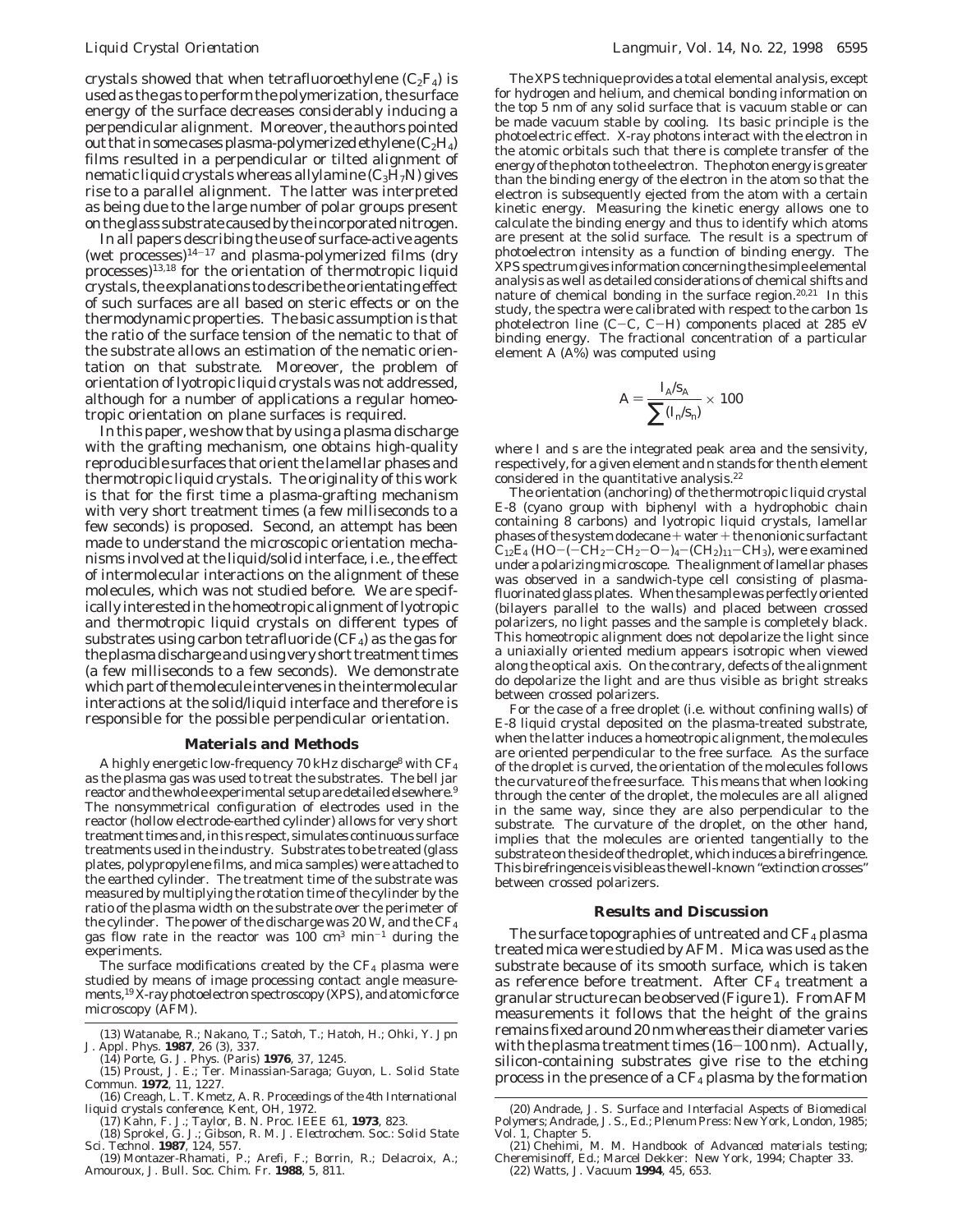

**Figure 1.** AFM micrographs of (a) the surface of mica half masked and treated by  $\text{CF}_4$  plasma ( $t = 0.046$  s). In the treated part the appearance of granular structures can be clearly observed. (b)  $CF_4$  plasma treated mica ( $t = 0.138$  s).

**Table 1. Advancing Contact Angle Measurements (deg)** of Water ( $pH = \overline{5}$ ) on Nontreated and  $CF_4$  Plasma **Treated Surfaces of Glass Plates and PP Films for Different Treatment Times**

|                                | water contact angle ( $\theta \pm 2^{\circ}$ ) |         |         |         |  |  |
|--------------------------------|------------------------------------------------|---------|---------|---------|--|--|
|                                | nontreated                                     | 0.023 s | 0.046 s | 0.115 s |  |  |
| glass plate<br>$\bar{P}P$ film | 26                                             | 43      | 87      | 97      |  |  |
|                                | 97                                             | 79      | 76.2    | 84.5    |  |  |

of volatile  $\text{SiF}_4$  etch products. At the same time the ions that bombard the surface can ablate the fluorinated surface and the nodular structure observed is probably due to the redeposition of the low molecular weight fluorocarbon fragments of the surface.

The advancing contact angle of water (*θ*) was measured on two different surfaces, polypropylene (PP) and glass, before CF<sub>4</sub> plasma treatment using a direct visualization apparatus based on an image-processing system.19 *θ* is equal to 97° for polypropylene (PP) films and equal to 26° for glass showing, respectively, the hydrophobic and hydrophilic properties of these surfaces before the  $CF_4$ plasma treatment (Table 1).

**Table 2. XPS Characterization of the Functional Groups Present on the CF4-Treated PP***<sup>a</sup>*

| treatment  | ${\rm F}_{1s}$ / | $O_{1s}$ | %       | % $C$ – $CF$ and/ | %  | %               | %              |
|------------|------------------|----------|---------|-------------------|----|-----------------|----------------|
| time (s)   | $C_{1s}$         | $C_{1s}$ | $C$ -CH | or $C$ –OH        | СF | CF <sub>2</sub> | ${C\!F}_3$     |
| nontreated |                  |          | 100     |                   |    |                 |                |
| 0.023      | 0.09             | 0.08     | 78      | 14                |    |                 |                |
| 0.046      | 0.28             | 0.04     | 78      | 15                | 3  |                 |                |
| 0.069      | 0.41             | 0.04     | 75      | 10                |    | 3               | 3              |
| 0.23       | 0.7              | 0.04     | 71      | 10                |    | 6               | $\overline{4}$ |
| 1          | 1.05             | 0.06     | 50      | 5                 | 14 | 14              | 6              |
| 5          | 1.05             | 0.06     | 49      | 11                | 14 | 16              | 5              |
| 12         |                  | 0.07     | 54      | 11                | 10 | 11              | 5              |

*a*  $P = 10^2$  Pa;  $Q(CF_4) = 100$  cm<sup>3</sup> min<sup>-1</sup>;  $P_w = 20$  W;  $f = 70$  KHz.

After  $CF_4$  plasma treatments, for both surfaces, the contact angle increases with treatment time showing the increase of the hydrophobicity of the fluorinated surfaces. However, in the case of the PP films for very short treatment times  $(t < 0.046$  s) one can note a loss of hydrophobicity of the surfaces upon treatment, i.e., the decrease of *θ* from 97° for the nontreated film (reference) to 76.2° for the 0.046 s treated one. This result shows the hydrophilic character of the surface induced by the particular grafted fluorinated functional groups (discussed in the next paragraph) at the first stages of the treatment.

To determine the stability of grafted fluorine groups at the surface after  $CF_4$  plasma treatment, the contact angle of water was measured on a  $CF_4$  plasma treated glass plate  $(t = 0.23$  s) after washing with water and drying in air. The results show pratically the same contact angle  $(\theta = 45^{\circ})$  as the one measured on a freshly treated glass plate ( $t = 0.23$ s,  $\theta = 43^{\circ}$ ).

For both kinds of substrates (glass plates and PP films) fluorinated functional groups were detected and identified by XPS. Table 2 shows the results obtained for the case of PP films for different treatment times. A  $CF_4$  plasma generates a number of fluorinated moieties, CF and  $CF_2$ . Up to 0.046 s of treatment time only polar groups (CF) were present. For longer treatment times (>0.115s), nonpolar groups  $(CF_2$  and  $CF_3$ ) were formed, which constitute together the predominant groups. This is in good agreement with the contact angle results which show that the wettability of the surfaces increases at the first stages of the treatment and then decreases with increasing treatment time.

The alignment of the lyotropic and thermotropic liquid crystals is determined for different substrates (PP films, glass plates, mica) for different plasma treatment times. Samples are observed between crossed polarizers using a polarizing microscope. A homeotropic anchoring is obtained on  $CF_4$  plasma treated surfaces for short treatment times (0.023 and 0.069 s) (Figure 2). For long treatment times  $(>0.2 \text{ s})$  the anchoring exhibits some flaws. On combination of these results with the XPS data, the presence of CF groups seems to play an important role in the homeotropic alignment.

Once the orientation of the lamellar phase had been observed between crossed polarizers (Figure 3b), the cell formed by the treated glass plates was opened. The rest of the lamellar phase solution was removed using filter paper, and the glass plates were dried in air for 30 min (evaporation of dodecane and water). The contact angle of water is then measured on these glass plates; a drop of water deposited on these surfaces spreads showing complete wetting of the surface  $(\theta = 0^{\circ})$  by water (Table 3).

This result implies that the drop of water should be in the contact with a very hydrophilic surface and thus emphasizes two important points. First, there is not only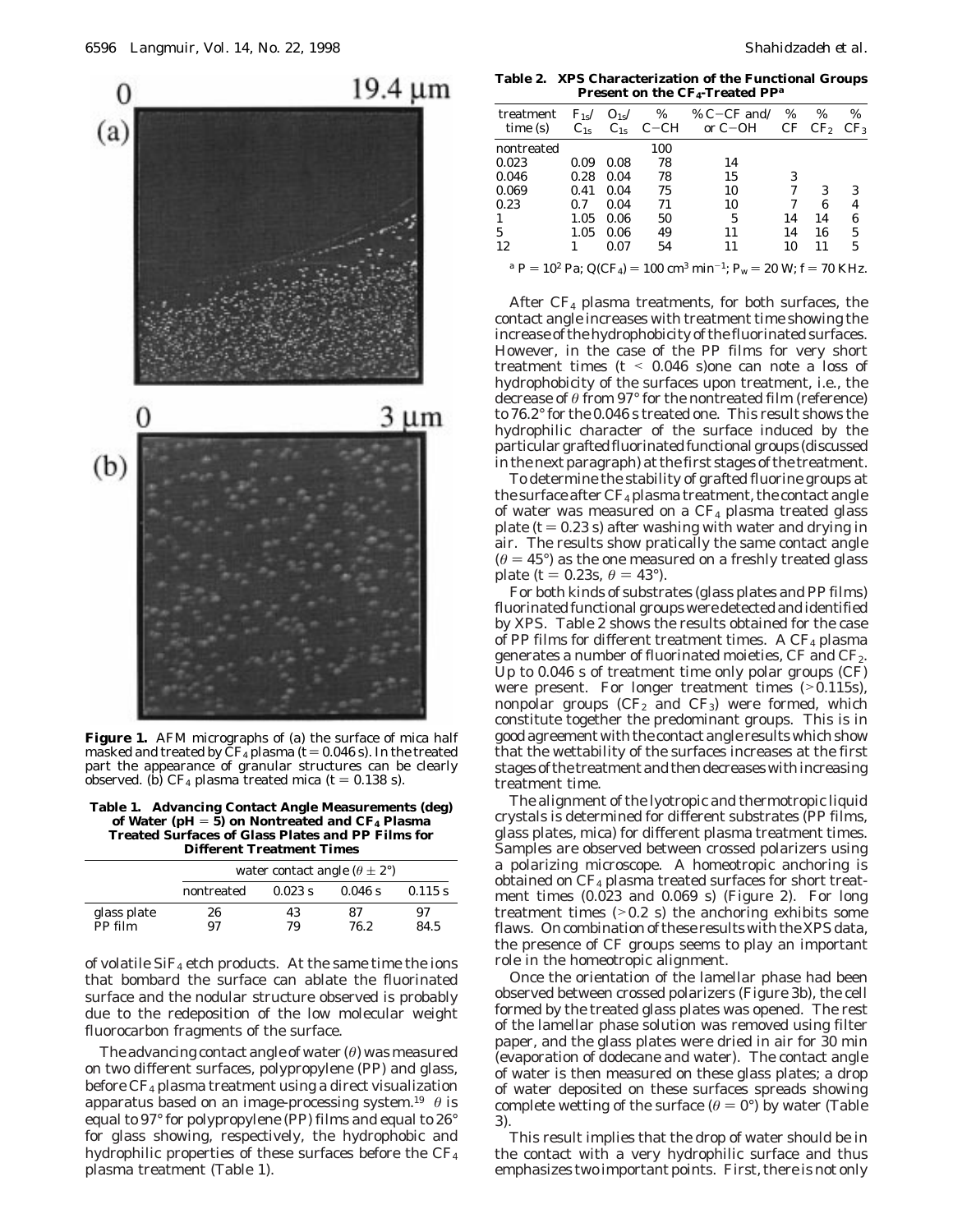



**Figure 2.** Observation of the homeotropic alignment of lyotropic and thermotropic liquid crystals under a polarizing microscope. (a, top) Flaws in the lamellar phase: water + dodecane +  $C_{12}E_4$  introduced in a sandwich-type cell formed with untreated glass plates. With CF4-treated glass plates (*<sup>t</sup>* < 0.069 s), a perfect oriented sample can be observed (the sample is completely black and not worth showing). (b, bottom) A high-quality homeotropic anchoring of a drop of E-8 nematic liquid crystal deposited on  $CF_4$ plasma treated glass surface (0.069 s).

a physisorption of the surfactants at the surface. A stronger interaction (chemical or hydrogen bonds) with fluorine-grafted groups keeps the molecules at the surface. The hydrophilic character of the surface should be due to the interactions of surfactant polar heads with water which induces the complete wetting (Figure 3c). Moreoever, when dodecane (aliphatic chains) was deposited on the CF4-treated surfaces, washed with hexane, and dried, no difference was observed on the contact angle of water compared to a freshly treated surface. These results show that no strong interactions exist between the aliphatic chain and the surface and confirm the hypothesis of

interaction between polar heads of liquid crystals molecules and the treated surface.

The CF<sub>4</sub> plasma treated surface in contact with  $L_{\alpha}$ , the lamellar phase washed with *n*-hexane and dried at 60 °C, was analyzed by XPS. The XPS spectra showed an increase in the carbon content and a decrease of the fluorine content of the surface, confirming the presence of the  $C_{12}E_4$  molecules at the treated surface. Moreover, the detection of surfactants at the surface in the vacuum of the XPS analysis chamber ( $5 \times 10^{-6}$  Pa) confirms our earlier interpretation of the existence of a strong interac-